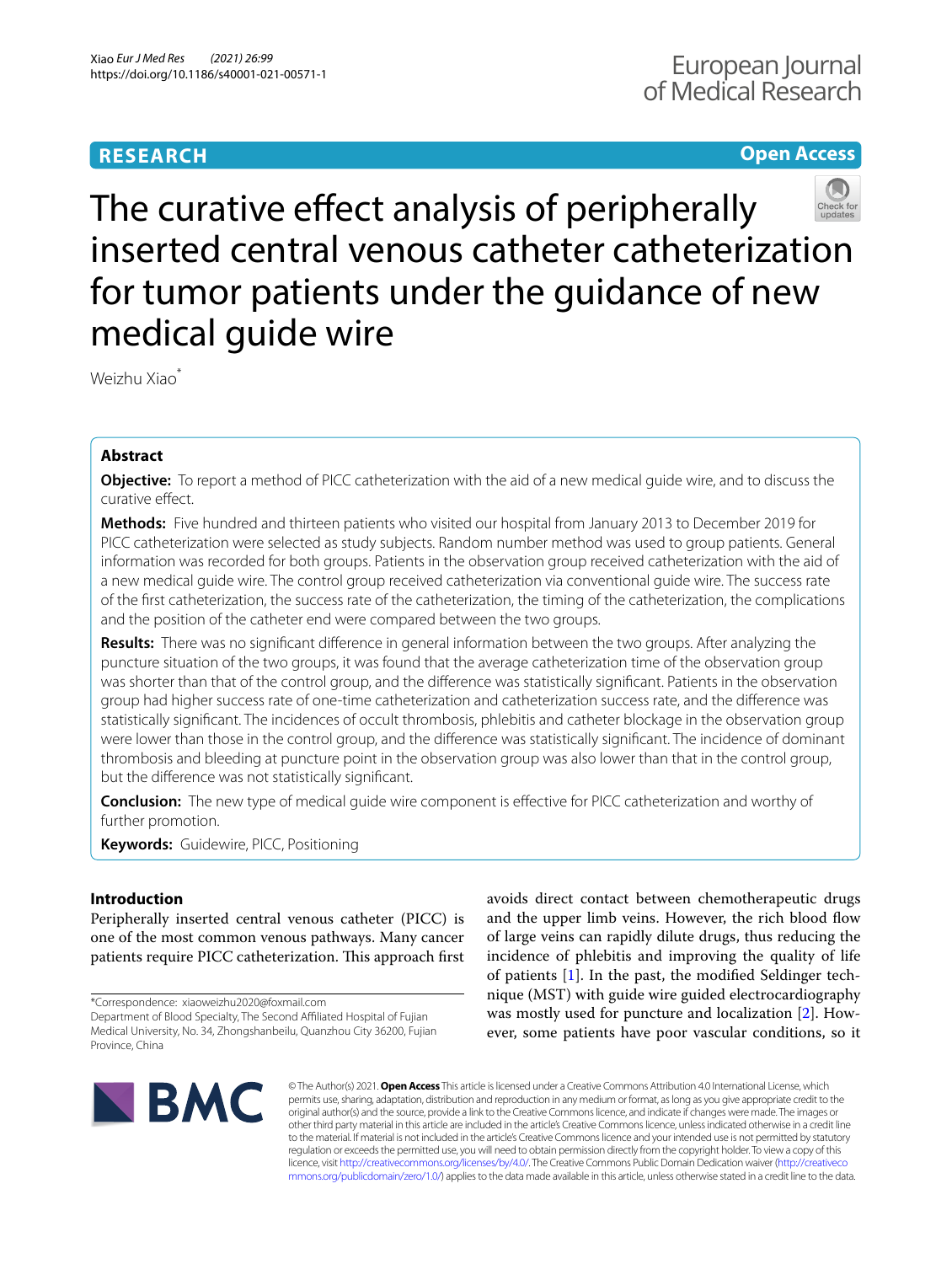is difficult to achieve one-off success. Some scholars have adopted ultrasound-guided localization for puncture [[3\]](#page-5-2), but not all hospitals have professional intravenous therapy nurses who can master ultrasonic technology, and bedside portable ultrasound machine has not been widely used in the grassroots level. In addition, to realize ECG positioning technology, professional instruments or media products such as guidewire, ECG wire, ECG connector and so on are needed  $[4]$  $[4]$ . These are all external connectors, which may lead to pollution of the operating area on the one hand. On the other hand, the external media may afect the stability of the connection and cause errors in the ECG waveform. To improve the accuracy and success rate of puncture, the author designed a new medical guide wire assembly integrating catheter, guide wire and electrode for guiding puncture, which has achieved good efficacy, as reported below.

# **Methods**

Patients who underwent PICC catheter placement in our hospital from January 2013 to December 2019 were selected as the subjects. Table [1](#page-1-0) shows the inclusion and exclusion criteria. These patients were randomly divided into two groups, the observation group and the control group. Random number method is used to group patients. The patient's age, disease, gender, weight, and fall history were recorded. The current study was approved by the Hospital Ethics Committee of the Second Afliated Hospital of Fujian Medical University. The patient signed the informed consent prior to the puncture. Nurses who perform puncture for patients are specialist nurses with more than 5 years of puncture experience. The nurses were trained and experienced in ultrasound-guided puncture and electrocardiography.

The patient was in the supine position. After routine skin cleansing, the nurse connected the patient with ECG monitoring. The basic ECG waveforms of the patient were obtained. The nurse selected the vein to be punctured according to the patient's condition. Generally, basilic vein is selected frst. Two-dimensional ultrasound was used to observe the internal diameter, movement, and surrounding anatomical structure of the vein. At the same time, it was also observed whether there were branches and anatomic variations in subclavian vein injection, subclavian vein injection into the indeterminate vein, and whether there were venous valves at the puncture site. Color flow patterns were used to observe and assess the presence of thrombus and fow direction of the vessels. The puncture site was also marked.

The patients in the observation group underwent puncture and catheterization guided by the new guide wire. The patient was placed in supine position after taking off the catheter lateral arm clothing. The catheter

<span id="page-1-0"></span>

| Preliminary inclusion:642       |                      |  |
|---------------------------------|----------------------|--|
| Inclusion criteria:             |                      |  |
| Required<br>PICC<br>1.          |                      |  |
| catheterization due to illness. |                      |  |
| 2. No history of PICC or CVC    |                      |  |
| puncture;                       |                      |  |
| 3.Normal<br>blood<br>clotting   |                      |  |
| function and platelet;          |                      |  |
| 4. Over than 18 years old;      |                      |  |
| 5.Informed<br>consent<br>of the |                      |  |
| patient and family members.     |                      |  |
| Date Range: 01/2013-01/2019     |                      |  |
|                                 | Loss to follow-up:73 |  |
|                                 |                      |  |
| Abstracts Reviewd:559           |                      |  |
|                                 |                      |  |
|                                 |                      |  |



*and clinical dementia assessment scale were used to investigate patients*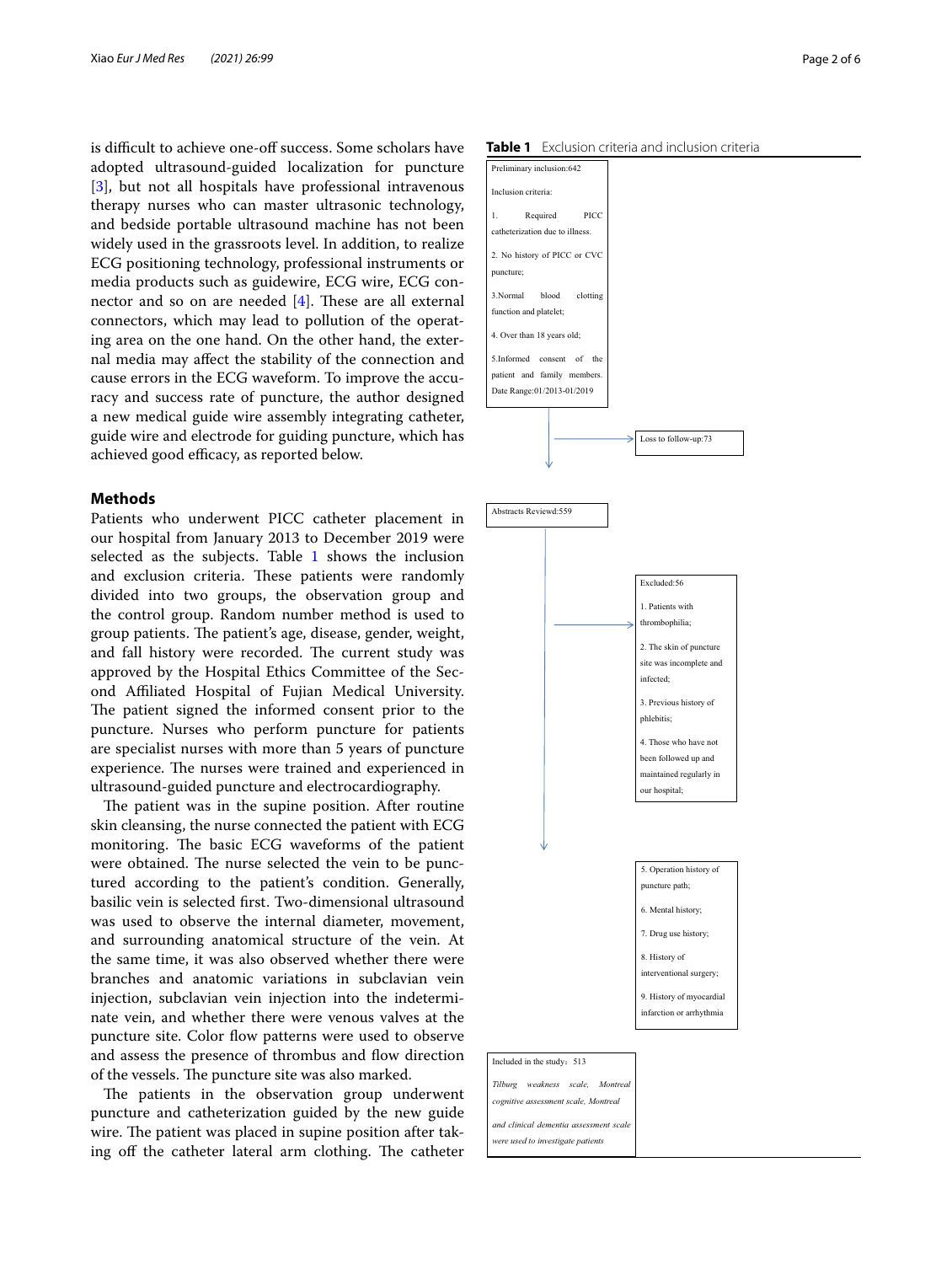lateral arm was extended at a 90° angle with the trunk. The puncture exposed the lateral arm and the ipsilateral neck and chest skin. The patient's upper limb length and arm circumference of 10 cm above the elbow were measured as the base value of arm circumference. The length from the pre-puncture point along the vein to the right sternoclavicular joint and back down to the third intercostal space was measured as the length of the preposition tube. The assistant recorded the measurements. The chest area was cleaned and disinfected with 75% ethanol. Three electrodes were attached to the patient's bilateral subclavian and left thoracic major surface skin. ECG monitor was adjusted to II lead. At this point, stable ECG waveforms are used as baseline values for comparison. The arm about to receive the puncture is completely disinfected with iodophor. The puncture user performs vein puncture under the guidance of ultrasound. After seeing blood return, the puncture user delivers the guide wire and exits the puncture needle. Subsequently, the puncturer placed the intubation sheath along the guide wire, withdrew the sheath and guide wire, slowly delivered the catheter to the length of the preset tube along the intubation sheath, and withdrew the intubation sheath. The puncture user connects the premade heparin cap to the PICC supporting guide wire and then inserts the 20 ml physiological saline syringe needle stem into the heparin cap. The puncturer then wipes the blood with 75% ethanol and disinfuses the front end (the softer end) of the saidinga guide wire to the needle stalk of 20 ml normal saline syringe, and delivers the back end (the harder end) of the guide wire to the assistant in a sterile way. Assistant took right clavicle middle of lead electrode (standard II lead right upper limb electrode RA) of patients, in a new electrodes, knot will end after dingle guide who guide wire winding on the electrode slice and tighten, buckle on the electrode RA button loops or clip on electrode RA alligator clip, and ensure good contact.

The puncture patient continuously injected 0.9% normal saline into the PICC catheter to open the valve, thus leading to intracardiac ECG. In the process of pipe according to the change of II lead ECG monitor to observe and record the P wave amplitude and guide the position of the catheter placement in the operation, and form the preliminary corrective catheter placement position. Characteristic broad negative P wave and Q wave presented a "W" waveform during intravenous electrocardiogramguided PICC catheterization, and then the catheter was removed to make the P wave amplitude 50–80% QRS wave amplitude, indicating that the catheter tip reached the lower segment of the superior vena cava, making it an ideal location for PICC catheter tip [[5\]](#page-5-4). When the P wave amplitude is 50–80% QRS wave amplitude, the catheter tip is considered to reach the ideal position. After the tube is placed in place, the Seldinger guide wire is separated and the PICC guide wire synchronously was retracted, the catheter cut according to the actual length of the tube, the connector installed, the positive pressure joint at the end of the catheter connected, the pipe fushed and sealed, and fxed conventionally. After catheterization, the patient underwent chest radiographs to confrm the PICC tip position (See in Fig. [1\)](#page-2-0).

The patients in the control group were punctured with modifed MST method after tourniquet ligation. After entering the blood vessel, the catheter was placed under the guidance of traditional guide wire and ECG positioning device.

In the frst 2 weeks after puncture, the patients were assessed by specialist nurses every day. The main observations were whether there was blood leakage at the puncture point, whether the tube was blocked, whether the flm was curled, whether the infusion connector was loose, whether there was local swelling and heat pain, whether the catheter length was changed, whether the catheter was damaged, etc. When there is swelling



<span id="page-2-0"></span>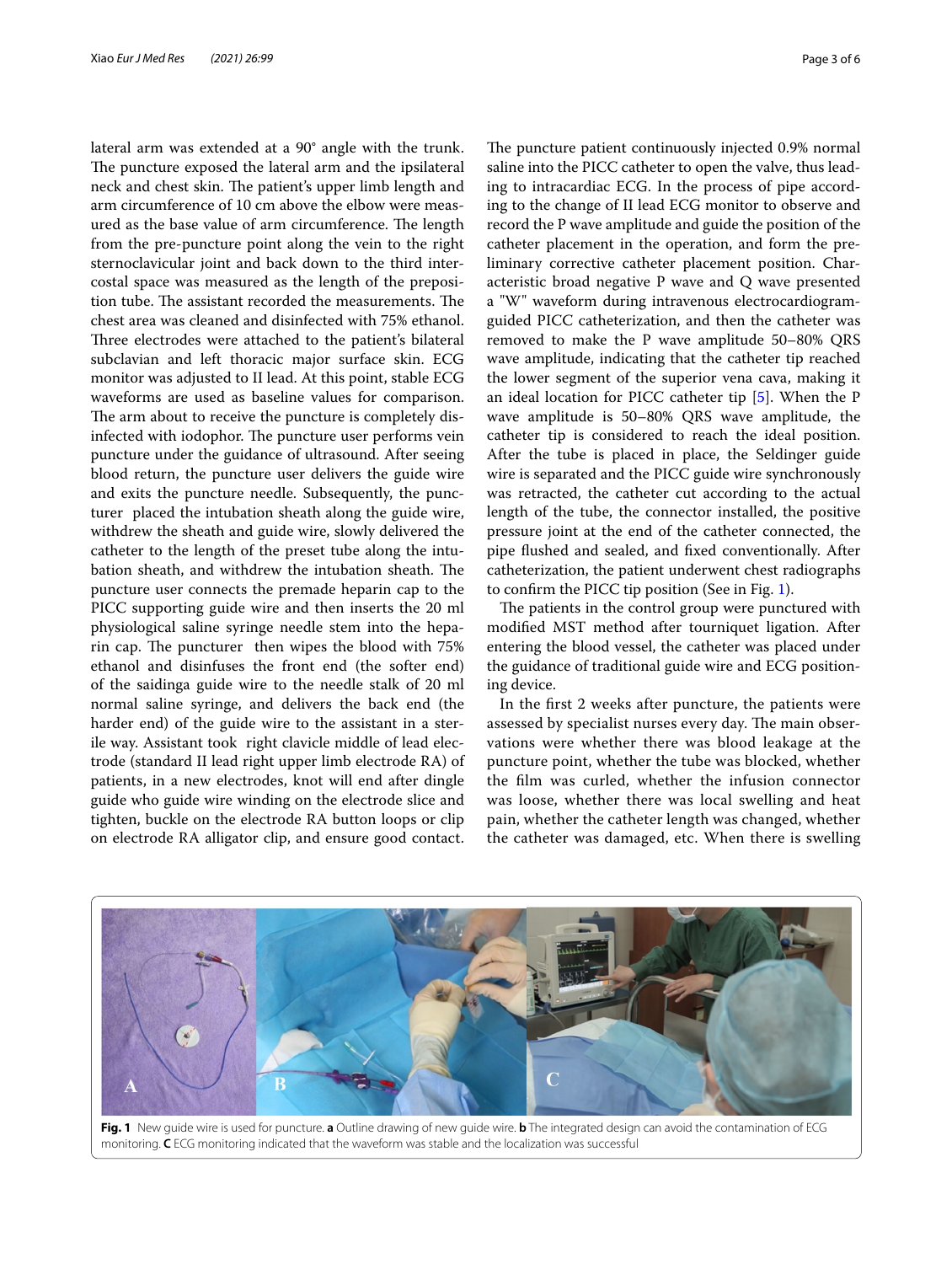of the afected limb, patients need to receive emergency color Doppler ultrasound to exclude thrombosis. The evaluation of phlebitis is based on the classifcation standard of mechanical phlebitis of intravenous transfusion of Nurses Association [[6](#page-5-5)]. Patients with no clinical manifestations with Grade 0, no phlebitis occurred. When the patient's infusion point showed redness and swelling, but no red line-like changes, and palpation without cord-like changes, the phlebitis was Grade 1. Grade 2 showed a red line-like change on the basis of Grade 1, but there was no linear change on palpation. For Grade 3, changes were found on palpation. On the basis of Grade 3, cordate veins larger than 2.5 cm were palpated in Grade 4 and sometimes pus was discharged.

## **Statistical analysis**

SPSS statistical package program (SPSS 19.0 version; SPSS Inc., Chicago, IL, USA) was used for statistical analysis. Data were presented as mean  $\pm$  SD (range), median (range), or  $n \ (\%)$ .  $\chi^2$  test (categorical data) or Student's *t* test (continuous data) was used to compare the results from two groups. A  $P$  value of < 0.05 was considered signifcantly diferent.

# **Results**

There was no significant difference in general information between the two groups (see in Table [2\)](#page-3-0). After analyzing the puncture situation of the two groups, it was found that the average catheterization time of the observation group was shorter than that of the control group, and the diference was statistically signifcant. Patients in the observation group had higher success rate of onetime catheterization and catheterization success rate, and the difference was statistically significant. The incidences of occult thrombosis, phlebitis and catheter blockage in the observation group were lower than those in the control group, and the diference was statistically signifcant. The incidence of dominant thrombosis and bleeding at the puncture point in the observation group was also lower than that in the control group, but the diference was not statistically signifcant (see in Table [3](#page-3-1)).

# **Discussion**

At the same time, a new type of medical guide wire assembly was used to place the tube. The module was designed independently by the author and patented in February 2019. The original intention of the device is to place PICC accurately on the premise of sterility, and to locate the catheter tip accurately by ECG positioning. The successful placement of PICC is of great significance

## <span id="page-3-0"></span>**Table 2** General information of two groups of patients

|                   |                  | <b>Statistical value</b>                                    | P value |
|-------------------|------------------|-------------------------------------------------------------|---------|
| 97/109            | 152/159          | 0.16                                                        | 0.69    |
| $59.16 \pm 11.36$ | $57.63 \pm 9.76$ | 0.10                                                        | 1.63    |
| $26.35 \pm 3.11$  | $75.97 + 7.95$   | 0.16                                                        | 1.40    |
|                   |                  | 0.09                                                        | 0.77    |
| 123               | 179              |                                                             |         |
| 63                | 95               |                                                             |         |
| 20                | 37               |                                                             |         |
| 29/177            | 35/276           | 0.91                                                        | 0.34    |
|                   |                  | Observation group ( $n = 206$ ) Control group ( $n = 311$ ) |         |

<span id="page-3-1"></span>

|  | Table 3 Comparison of clinical data between the two groups |  |  |  |  |  |
|--|------------------------------------------------------------|--|--|--|--|--|
|--|------------------------------------------------------------|--|--|--|--|--|

| Variable                                     | Observation group<br>$(n=206)$ | Control group ( $n = 311$ ) | <b>Statistical value</b> | P value |
|----------------------------------------------|--------------------------------|-----------------------------|--------------------------|---------|
| Catheterization time (min)                   | $15.63 \pm 7.29$               | $19.15 \pm 10.17$           | 4.29                     | < 0.01  |
| Successful cases of one-time catheterization | 203                            | 273                         | 19.66                    | < 0.01  |
| Successful cases of catheterization          | 206                            | 302                         | 6.07                     | 0.01    |
| Phlebitis                                    | 21                             | 57                          | 6.51                     | 0.01    |
| Dominant thrombus                            |                                | 16                          | 2.35                     | 0.13    |
| Occult thrombus                              |                                | 29                          | 4.42                     | 0.04    |
| Bleeding at puncture site                    | 15                             | 31                          | 9.25                     | < 0.01  |
| Catheter blockage                            |                                | 29                          | 2.76                     | 0.09    |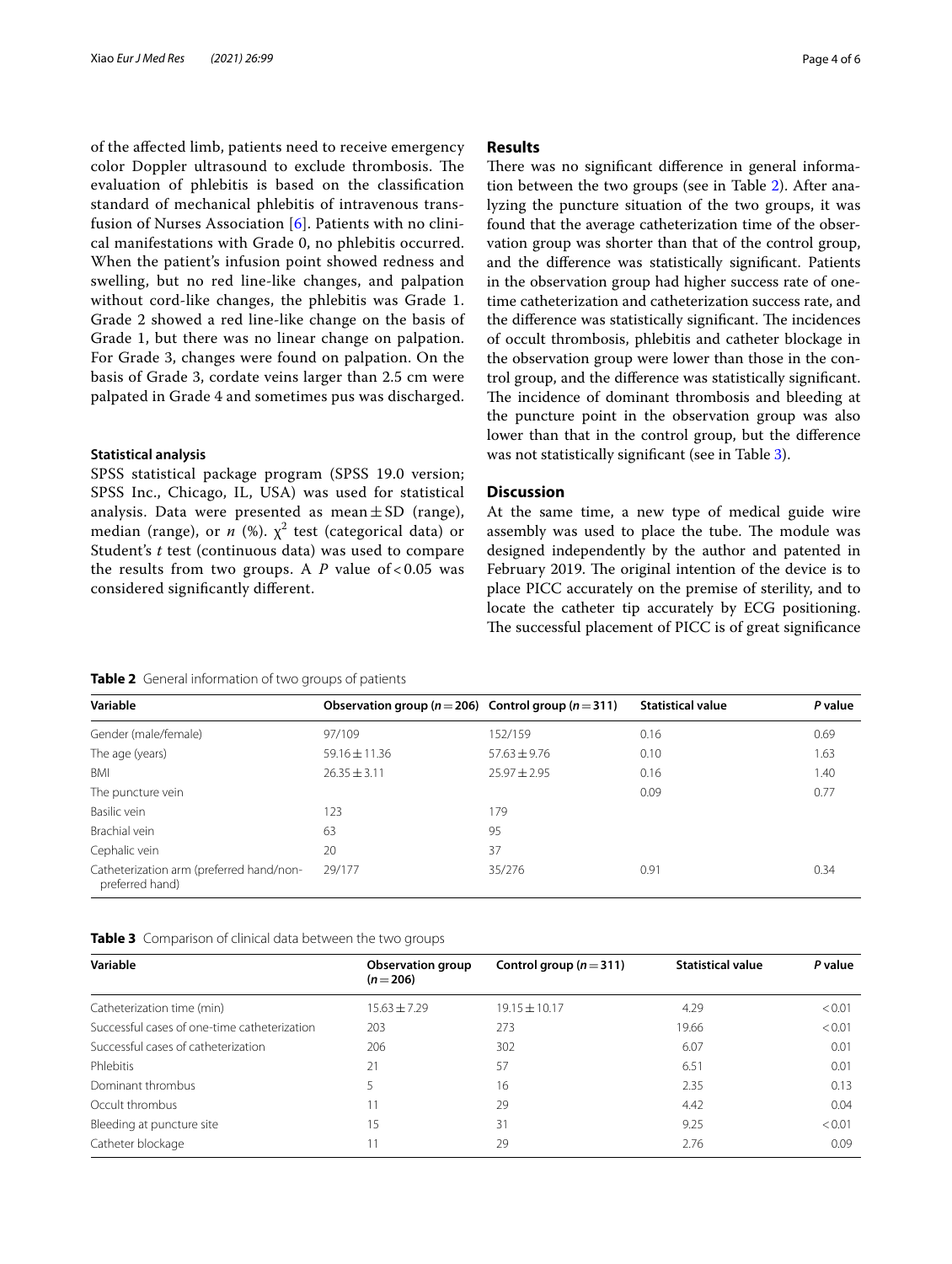for the treatment of patients [[7\]](#page-5-6). If the ectopic catheter is not found on time, it may lead to serious adverse consequences [[8\]](#page-5-7). To prevent ectopia, many methods such as fnger pressing, pressure device blocking and improved posture were used for intraoperative prevention [[9\]](#page-5-8). However, the most important way to prevent catheter displacement is to accurately locate the catheter tip. There are three main positioning methods for PICC catheter: X-ray, DSA and ECG  $[10]$  $[10]$ . The former two are seldom used due to radiation. ECG positioning has the advantages of no radiation, no injury and low cost, and this technology can accurately locate the catheter tip position in real time, and has been widely used  $[11]$  $[11]$ . Guideline  $[6]$  $[6]$  states that if the position of the catheter tip has been confrmed by alternative tip technology, the patient does not need to undergo X-ray and DSA. The traditional ECG positioning technology needs to open the valve and connect the heparin cap, needle, syringe, binding guide wire, binding electrode piece, etc., which takes a long time, and there is a lack of tight connection and serious interference. Sometimes, it cannot lead to continuous, clear and stable ECG waveform, which afects the observation of the puncturer, and may even lead to positioning failure. It is also possible to contaminate the sterile area and increase the incidence of infection. Therefore, the author has developed this kind of guide wire kit which integrates catheter, guide wire, electrode piece and measuring tube, which is expected to realize accurate ECG positioning and heterotopic adjustment of central vascular channel devices such as PICC, central vein, infusion port and hemodialysis catheter. The module is one-piece, with electrode piece, and it is frmly adhered and not easy to shift. The assembly is connected with the pipe screw to ensure the tightness of the connection [\[12](#page-5-11)]. In our study, patients in the observation group achieved good ECG waveform and good tip position, and also had a high success rate of puncture and good rate of catheter tip position, which confrms the efectiveness of this technology. The self-contained electrode piece is suitable for most types of ECG monitors and defbrillators, which facilitates the positioning in critically ill patients. The puncture operator can inject or provide intravenous drip of normal saline through the measuring tube provided by the assembly to realize the tip positioning of valve type central vascular access device.

In our study, the observation group had a lower incidence of phlebitis and occult thrombosis, as well as a shorter catheterization time. This may be due to the increased success rate caused by accurate positioning. If the location is not accurate, the vessels are repeatedly mechanically stimulated, which will increase the incidence of phlebitis  $[13]$ . At the same time, thanks to our new medical guide wire components, patients are placed under clear ECG monitoring throughout the whole process, and the puncture operator does not need to carry out the tedious steps of connecting the external media many times, and the operation time is greatly reduced.

 It is necessary to study whether this technology can reduce the incidence of thrombosis and whether it can improve the comfort of patients.

# **Conclusion**

The new type of medical guide wire assembly combined with mobile phone app has definite beneficial effect and accurate positioning. Patients can get higher success rate of one-time catheterization and success rate of catheterization, while the incidence of complications of patients is reduced. This technology is worthy of further promotion.

### **Abbreviations**

PICC: Peripherally inserted central venous catheter.

#### **Acknowledgements**

We appreciated Kaibin Fang for technological guidance of the manuscript.

#### **Authors' contributions**

Study design: W-X. Study conduct: C-L. Data interpretation: Q-L. Drafting manuscript: S-L, J-H. W-X takes responsibility for the integrity of the data analysis. All authors have read and approved the manuscript.

## **Funding**

The specifc information of the funding is Quanzhou science and technology project (No: 2018n040s). Funding name: Study on the benefts and risks of MDT combined with whole process management in three kinds of infusion port implantation

#### **Availability of data and materials**

The datasets used and/or analyzed during the current study are available from the corresponding author on reasonable request.

#### **Code availability**

Not applicable.

#### **Declarations**

## **Ethics approval and consent to participate**

This study was approved by the institutional review board at The Second Afliated Hospital of Fujian Medical University (#2020.183). Informed consent was obtained from all individual participants included in the study. Written informed consent was obtained from all the participants in this study. All procedures performed in studies involving human participants were in accordance with the ethical standards of the institutional and/or national research committee and with the 1964 Helsinki Declaration and its later amendments or comparable ethical standards. Informed consent was obtained from all individual participants included in the study.

## **Consent for publication**

All authors are in agreement with the publication of the manuscript.

#### **Competing interests**

The authors declare that they have no confict of interest.

Received: 8 May 2021 Accepted: 17 August 2021Published online: 28 August 2021